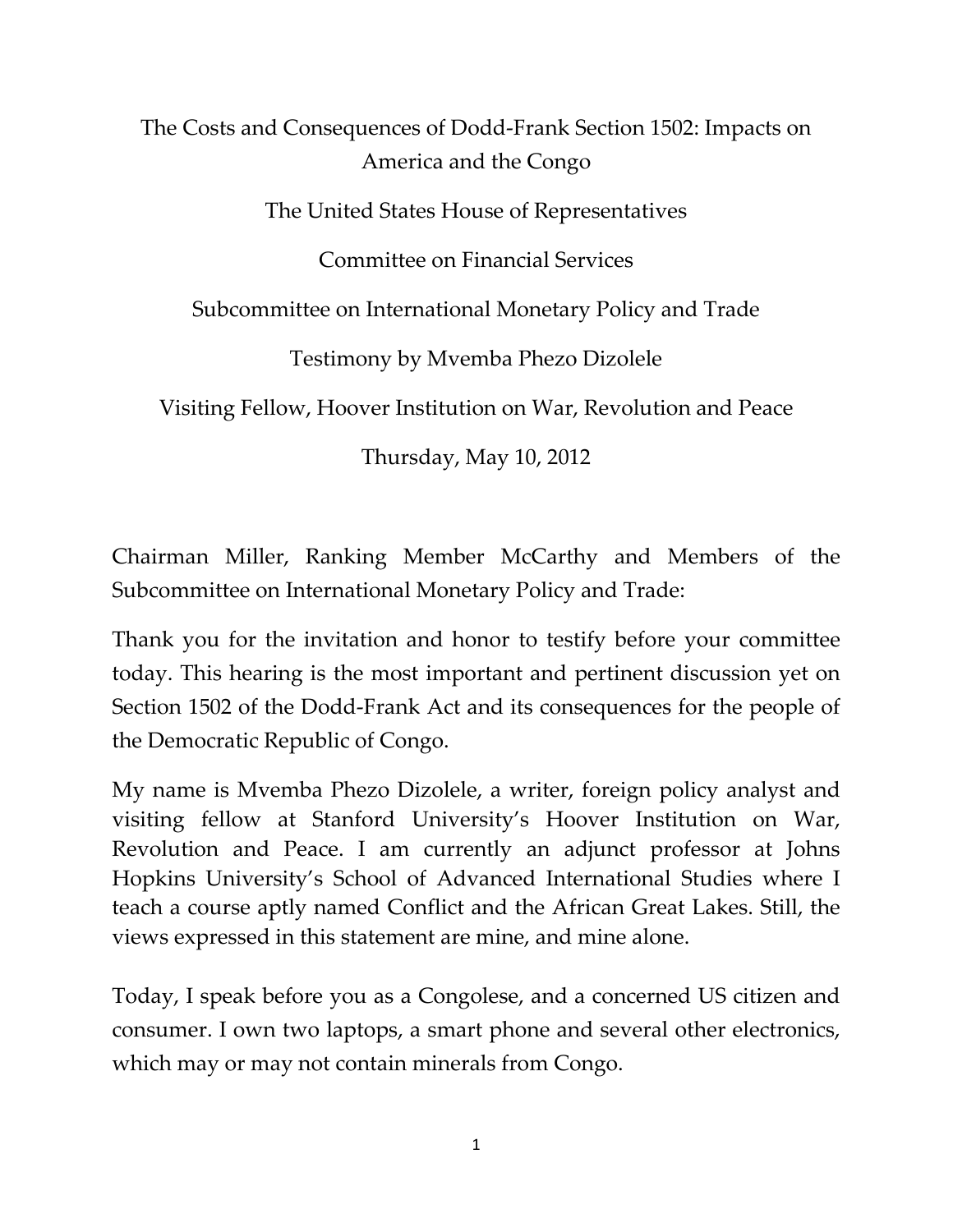I would like to thank our friends in the many organizations that promoted Section 1502. I know that they galvanized thousands of people in a campaign to raise awareness on the continued conflict in Congo. Thanks to their work, many more people know about Congo today.

The best way to assess the cost and consequences of Section 1502 is to look at its premise, claims and impact on institution-building and the lives of Congolese.

In essence, Section 1502 seeks to bring peace to eastern Congo by regulating mineral trade through US law, cleaning up the supply chain and reducing militias' access to financial means. Such a regulation would *de facto* curb the violence and human rights abuses. This approach to conflict resolution, however, is not grounded in the sound fundamentals of political economy and public policy. Section 1502 may work in the shortrun, but it is not sustainable.

Mineral trade in eastern Congo is part of a wider war economy, which can only be regulated either by the most powerful armed groups working in collusion, the biggest armed group imposing its way on the smaller ones or by their backers seeking to maximize profits and preserve their own interests. As such, Section 1502 builds on a weak foundation and requires the buy-in of the very negative actors it seeks to tame. This approach perverts basic peacemaking models and rewards criminals and would-be spoilers.

Proponents of Section 1502 build their case on the most widely accepted narrative of U.S. Congo policy, which defines the predicament as a humanitarian crisis through the binary prism of sexual violence and the socalled conflict minerals. This narrative has now become the standard perspective through which Americans view Congo, and many NGOs, activists, academics and policymakers shape their work around this prism.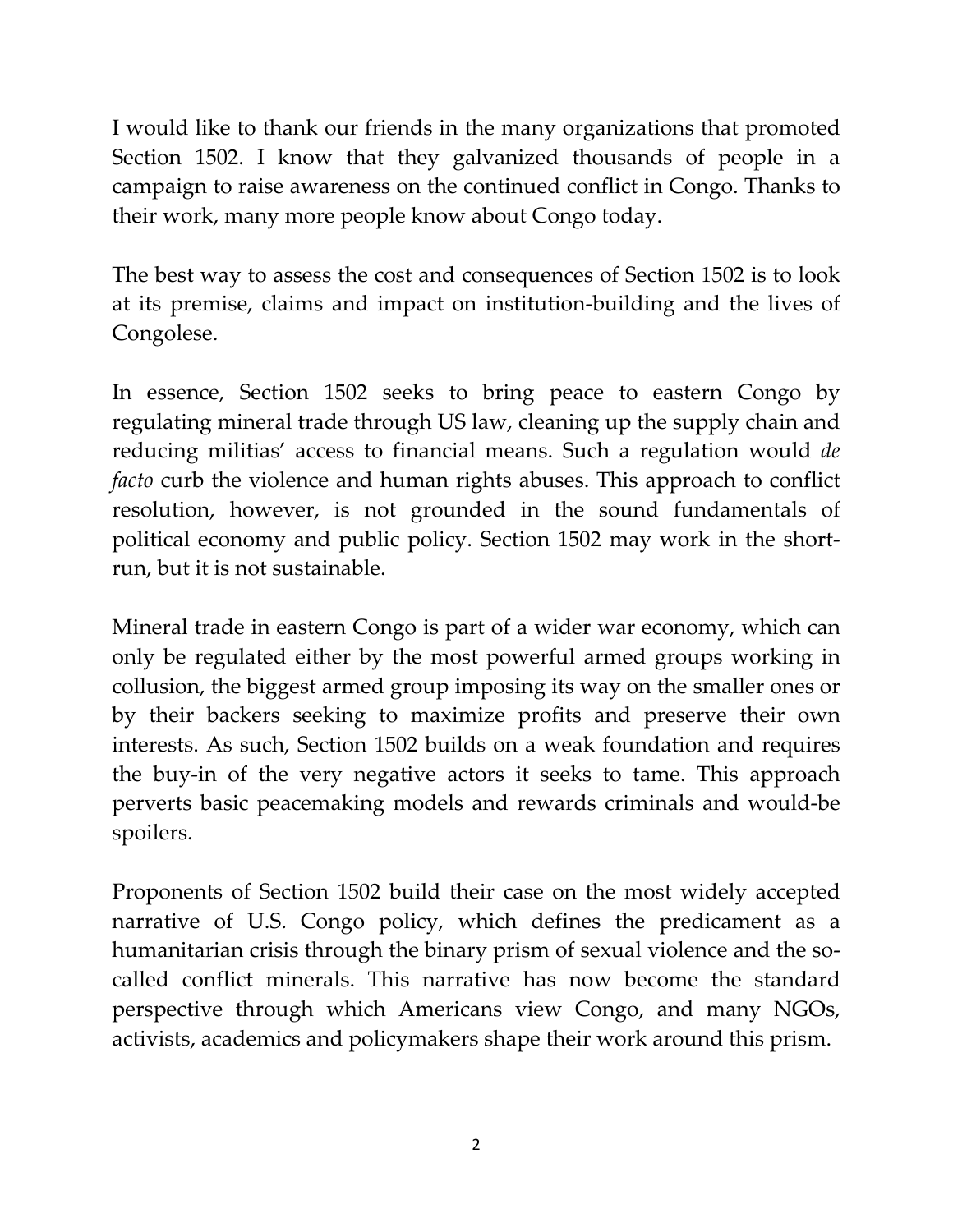Not only is this narrative wrong, it has led to several ineffective initiatives, which have effectively turned U.S. Congo policy into a Kivu policy. The Kivus represent no more than one fifteenth of Congo. Their problems stem from the failure of the state to discharge its duties and should be treated only as a part of a comprehensive national policymaking.

This binary prism also reflects the bleakest image of Congo and disenfranchises the Congolese people before the world, casting them as incompetent and incapable to solve their own problems. It then becomes imperative that they be rescued from their hopeless situation by the good peoples of the world.

As a result, the Congolese have been excluded from the policy discussion around Section 1502. Their exclusion is such an accepted norm that no Congolese was invited to speak at the Securities Exchange Commission Public Roundtable on Dodd-Frank 1502 on October 18, 2011 here in Washington, DC. The Congolese experts who had traveled for the event were confined to their seats in the auditorium, listening to Western activists and corporations debate the fate of Congo's resources. As it was at the Berlin Conference in 1885 when Western powers divided Africa, the primary stakeholders were simply excluded.

This exclusion, however, has a cost. No one understands mining in Congo better than the Congolese. They have managed their country's mining sector for four decades. By failing to engage the Congolese in an honest dialogue on the relationship between conflict and mining, proponents of Section 1502 failed to spur a national ownership of the initiative through a true partnership with the Congolese.

Congo may be a dysfunctional state, but the Congolese are among the world's most resourceful peoples. Over the past several years, they have quietly and effectively undertaken landmark initiatives that are positively changing the mining landscape in their country. These initiatives include the Lutundula Report, which exposed the opaque exploitation of mineral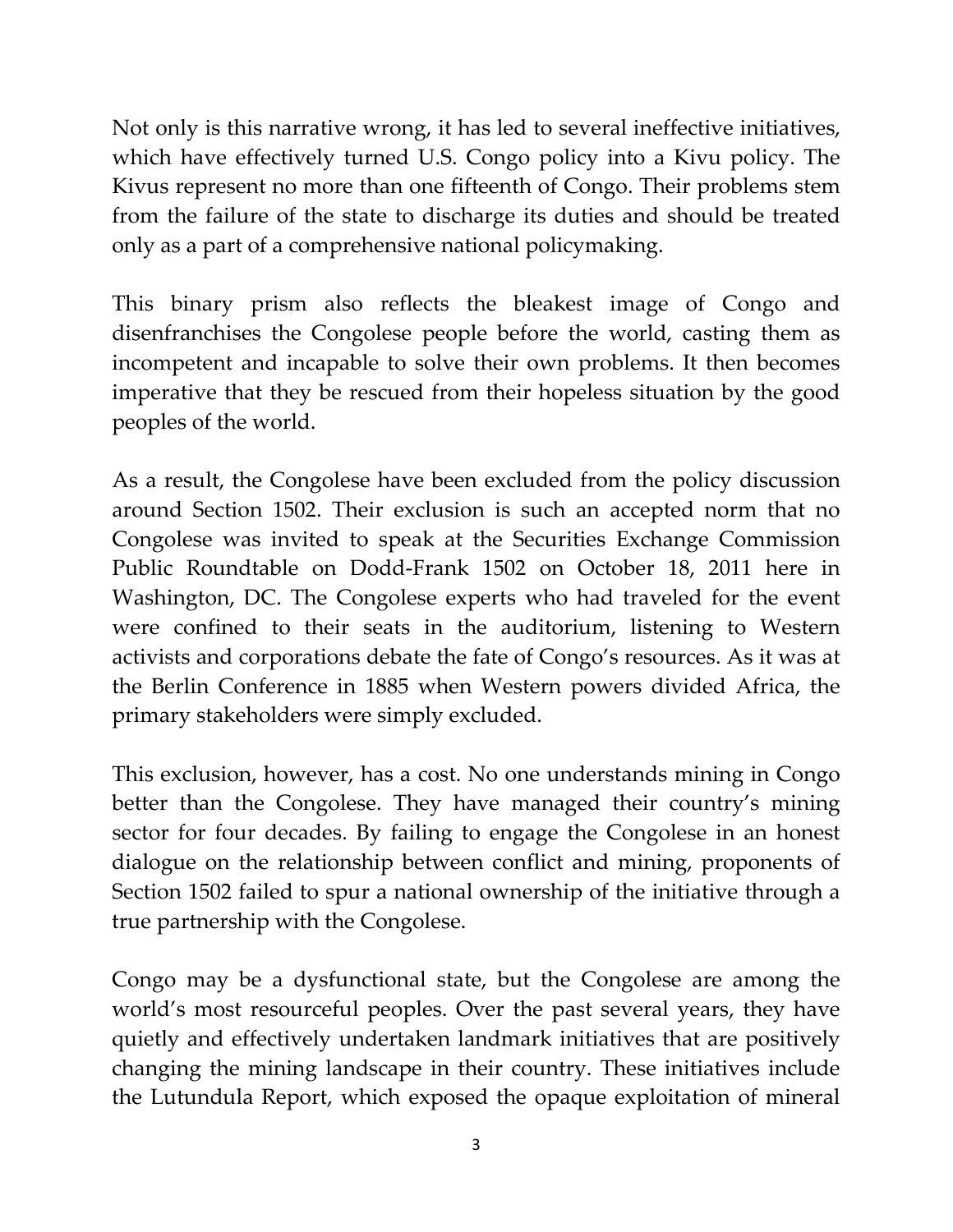resources and led to a comprehensive revision of mining contracts. As a result, several companies, including Canada's First Quantum, lost their exploitation titles.

Pressured by local civil society groups, the Parliament pushed for the restructuring of the Chinese barter investment deal, revisiting its terms and downgrading its value from \$9 billion to \$6 billion. The Senate published a report by the Mutamba Commission, which audited the mining sector and documented millions of dollars of financial loss that the Congolese State incurs due to mismanagement and bad governance.

Today, as we discuss Section 1502, the Parliament, the Fédération des Entreprises Congolaise, which is the equivalent of the US Chamber of Commerce, and civil society organizations supported by international groups, such as the Open Society Foundations, are engaged in discussions setting the guidelines for the new mining code that would be enacted in the near future.

The current mining code, which was written over a decade ago as part of a World Bank project, disproportionately favors foreign investors at the expense of the Congolese State and the Congolese people. So far, proponents of Section 1502 have marched to their own beat, antagonizing corporations, inculpating consumers and ignoring Congolese initiatives.

If they really want to affect positive change in Congo's mining sector, here is an opportunity for them to join the debate and policymaking in Kinshasa to ensure that the new mining code addresses their concerns. This is the best way to empower the Congolese, strengthen local institutions and induce national ownership of the transparency they seek.

The current 1502 narrative oversimplifies the problem and makes American taxpayers believe that if only the challenges of sexual violence and conflict minerals were solved, then Congo will get back on track and peace will follow.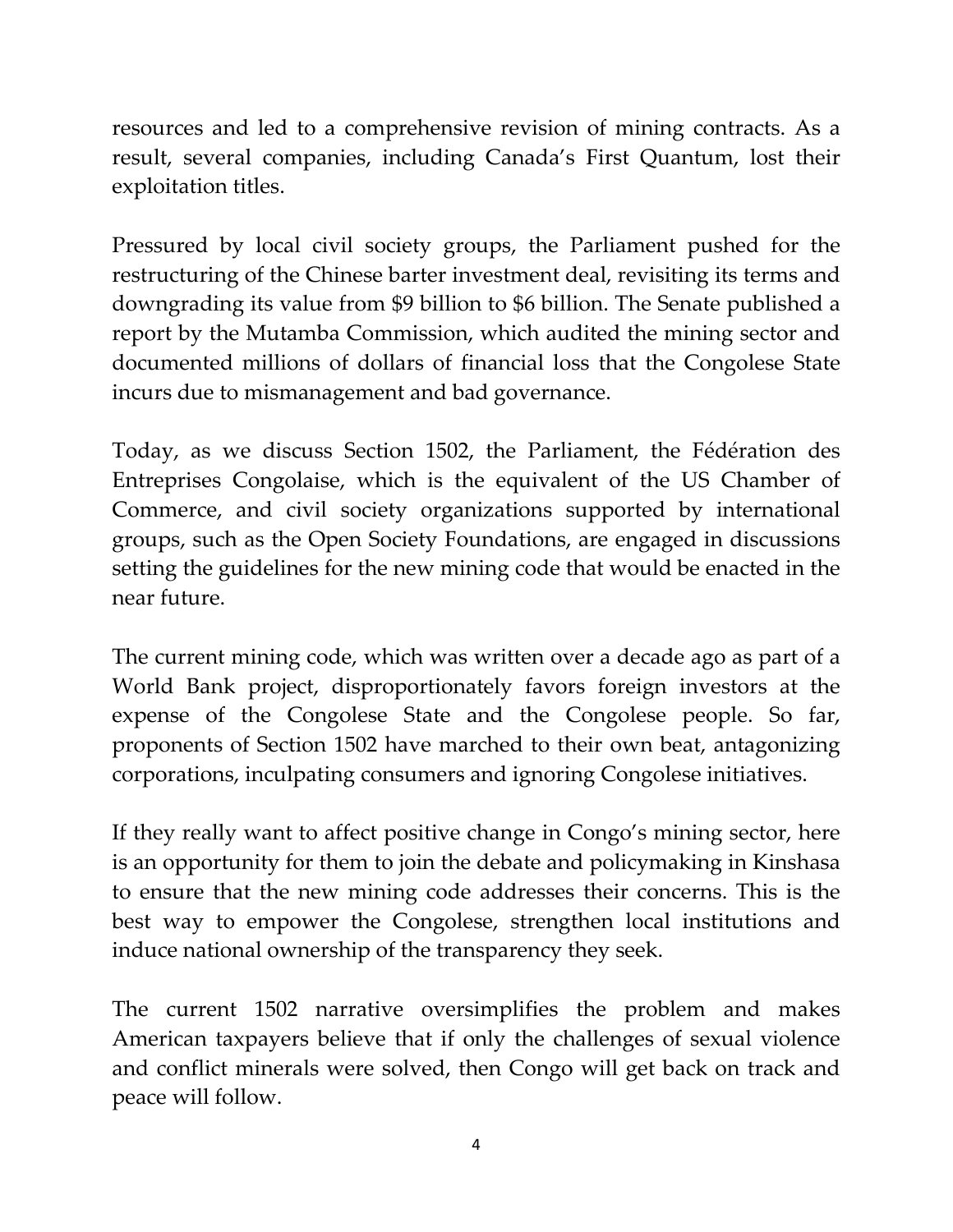Supporters of 1502 claim that minerals, such as gold, wolframite, coltan and tin, which are extracted from areas under the control of armed groups, drive the conflict, and therefore, curbing the trade would bring peace to the region.

Nothing, however, is farther from the truth. The Congo crisis is first and foremost political and requires political solutions. Sexual violence and the looting of natural resources are ramifications and symptoms, not the causes of the political crisis. The current violence flare-up in North Kivu, which has displaced thousands of civilians, underscores the political nature of the crisis.

Thus, the activists have reversed the cause-to-effect sequence of developments. In the Kivus, the local economy rested primarily on agriculture and commodity trading, which suffered severe setbacks at the onset of the war in the late 90's as the conflict ushered a rapid destruction of farms, fields and road infrastructure. The ensuing proliferation of militias, which exacted (and still do) a heavy toll on the peasants and commodity traders, drove the populations off the fields into the emerging artisanal mining.

In eastern Congo, from Butembo in North Kivu to Nzibira in the hills of South Kivu, thousands of families now live off this informal mineral trade, which generates between \$300 million and \$1.4 billion a year. The long supply chain ensures that people who would otherwise be unemployed and starve have a minimal income. These people, however, are likely to pay a high price for the legislation and lose their livelihood.

Back in September 2010, they experienced the effects of a mining moratorium for the first time. In an attempt to pre-empt the US legislation and its proponents, Congolese President Joseph Kabila suspended artisanal mining operations in the region. Expectedly, the outcome was devastating for the population, as the thousands of Congolese who depend on this trade could not find work in a country with 8.9 percent and 81.7 percent unemployment and underemployment rates, respectively. Army units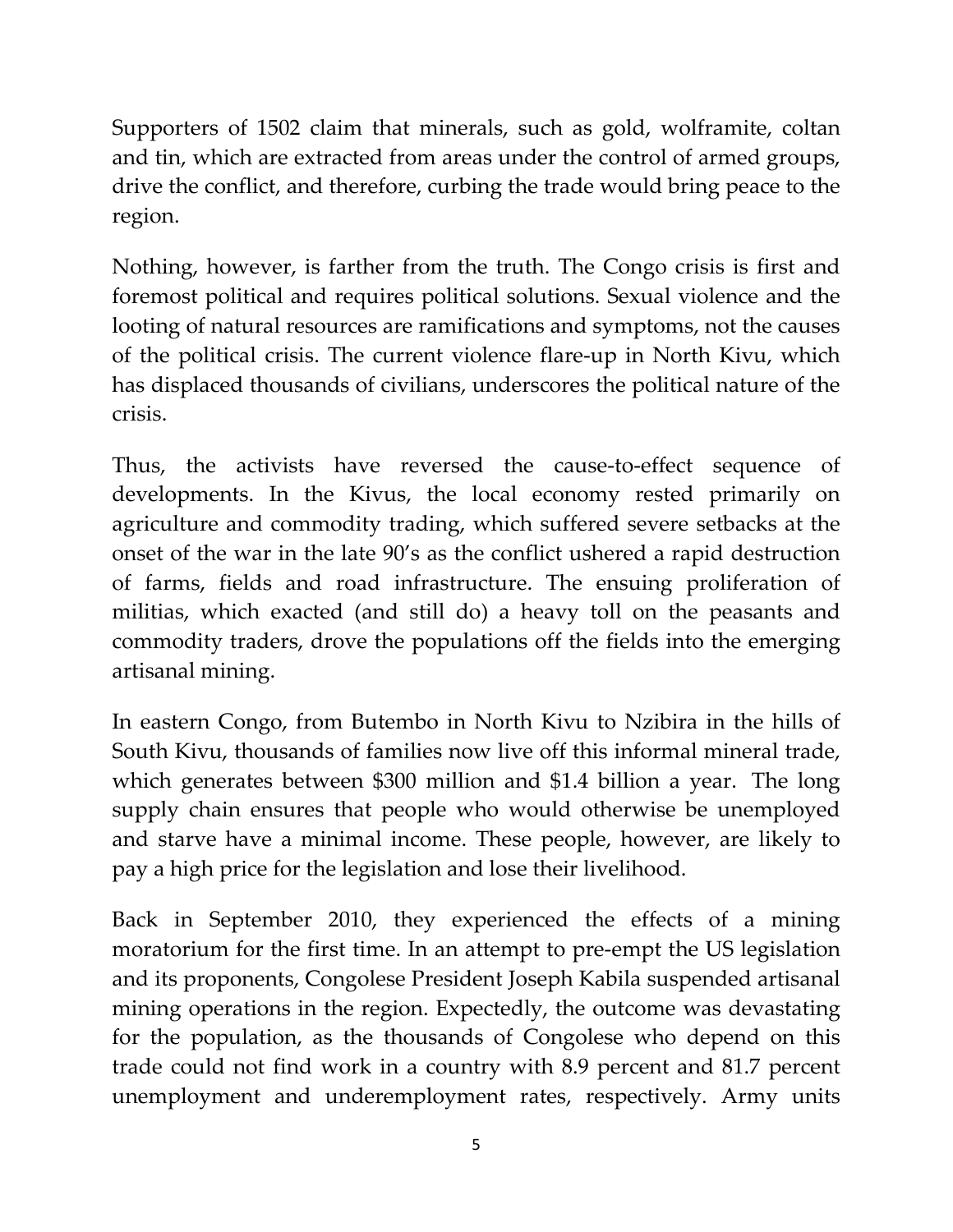deployed to protect the mining areas turned their assignment into a business opportunity and joined the black market trade. Six months later, unable to enforce his decision, Kabila lifted the ban.

Currently, it is nearly impossible to separate clean ore from bloody minerals imported from the region. Today, while the concerned industries figure out a credible certification process, anticipated compliance with the legislation increases transaction cost in one of the world's most corrupt countries. In order to protect their reputation, the electronics and high technology industries contemplate boycotting minerals from the region. The decision by US companies to either scale back or stop sourcing ore from eastern Congo means that the people of the Kivus are likely to experience the same devastating blow that hurt the local economy when President Kabila imposed the mining moratorium in September 2010.

My first experience with the so-called conflict minerals dates from July 2006. I spent several weeks in Congo as a journalist, covering the conflict in the east and the historic presidential and legislative elections.

In Ituri, I was embedded with Moroccan Blue Helmets keeping the peace between Hemas and Lendus in and around Bunia. On Lake Mobutu, on the border with Uganda, I spent days with Uruguayan naval forces struggling to intercept weapon transfers from Uganda to armed groups. In South Kivu, I went on patrols with Pakistani soldiers seeking out the elusive, but deadly Rwandan FDLR and Interahamwe militiamen.

I visited coltan mine pits in Nzibira in South Kivu, where I witnessed firsthand the substandard work conditions of underage miners. At the Panzi Hospital in Bukavu, I came face-to-face with the ugliness of sexual violence by armed groups.

During that trip it became clear to me that the Kinshasa government's inability to assert state authority is the real cause of the insecurity that set off the emergence of militias and sustains the plunder of natural resources.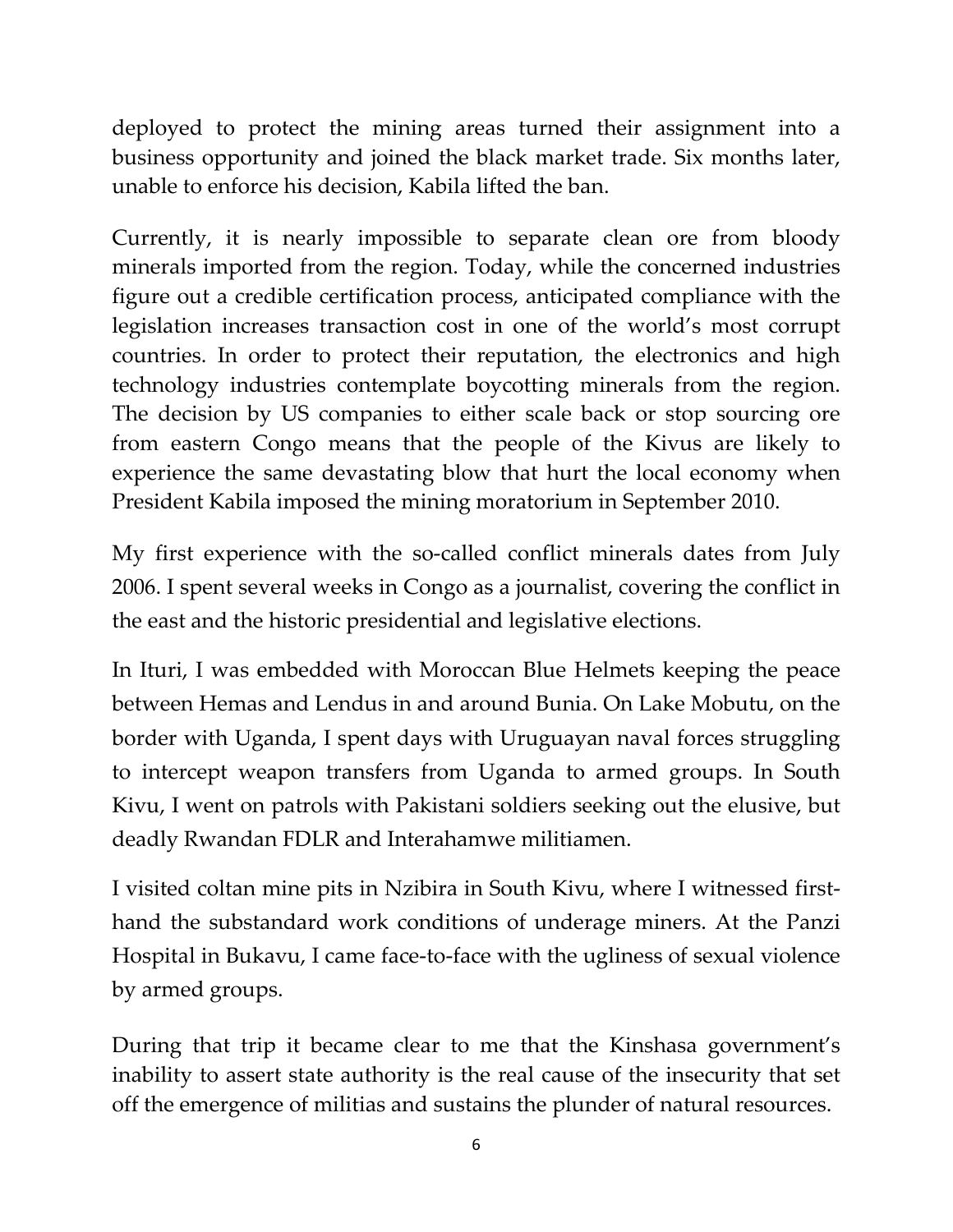With the collapse of the state, old, latent community grievances stemming from land disputes, demographic pressures, ethnic tensions, and control of resources and trading routes has turned eastern Congo into a tinderbox. Ambitious demagogues only need to embrace a cause and find a sponsor — a community, business or political elite or a state — to start a militia. The three main militias, FDLR, CNDP and PARECO, have exploited these dormant grievances and benefitted from either community or state support. The pattern remains the same for the three dozen smaller militias that operate in the area.

Mineral exploitation, however, is but one source of revenue for these armed groups. They literally rule over the territories they control, taxing every economic activity and terrorizing the civilians into submission. Losing access to the mines will marginally affect their capacity to generate funds, considering that weapons and ammunitions are relatively inexpensive. In other words, if there were no minerals, the conflict would still rage on as armed groups would find other sources of revenue. As long as the government is incapable to impose its authority and address the various grievances, the region will not know peace.

The government has failed to build a professional army, perhaps the single most important element in ensuring Congo's territorial integrity and the security of its citizens and coveted natural resources.

Without such a competent professional military, the DRC is unable to stop the proliferation of militias. Instead, the government of DRC has chosen to compromise with militiamen and co-opt them into the national army with no disruption of their ranks and files. The lack of an adequate national integration program has resulted in the establishment of parallel commands and structures within the national army. This means that the militias who join the national army remain in their areas of control and keep their command nearly intact. This arrangement allows the "former" militiamen to perpetrate abuses on the civilian populations and keep their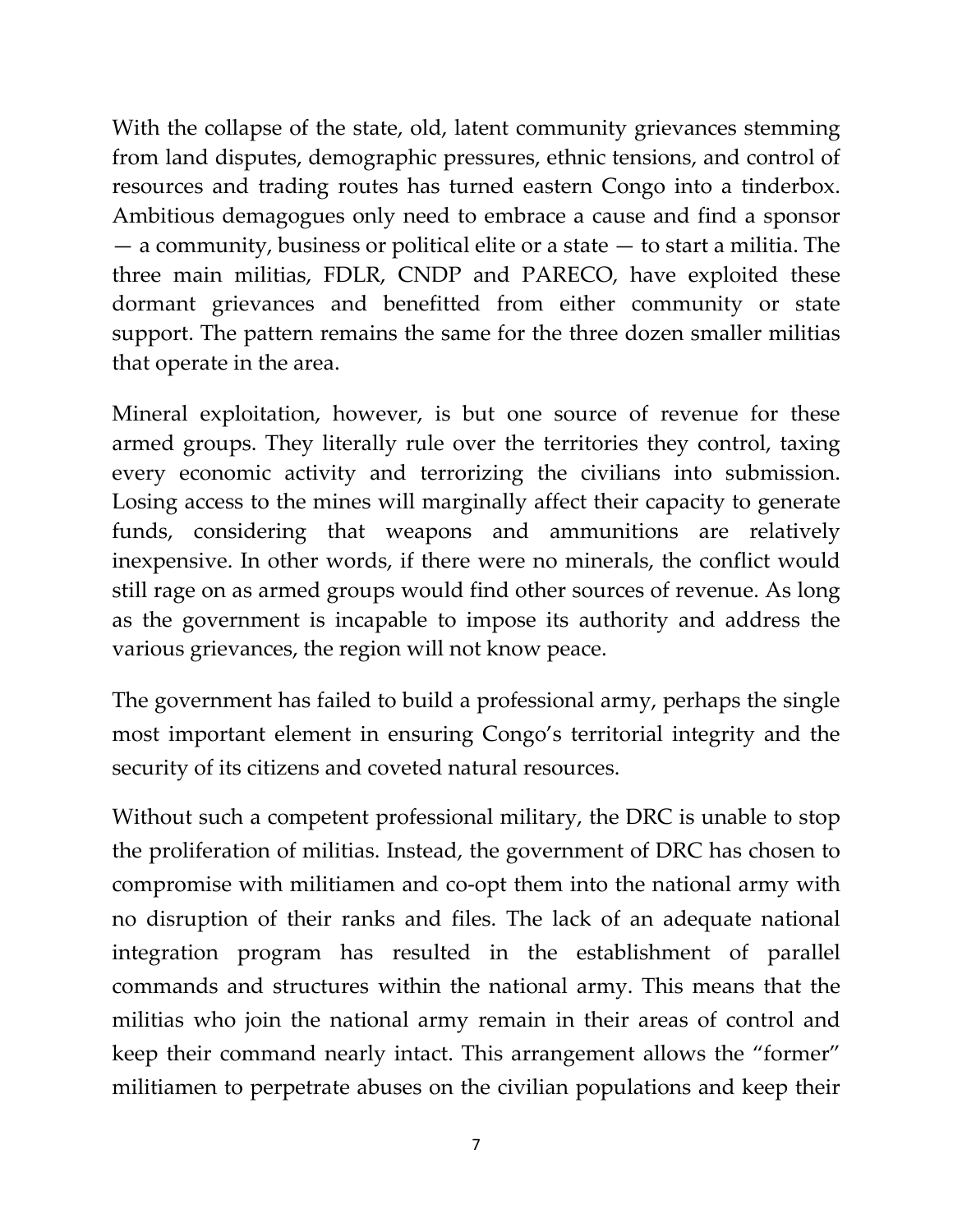access to local resources all under the protection of a Congolese military uniform.

The predatory designs of neighboring Rwanda and Uganda also fuel the volatile situation. Both Rwanda and Uganda have invaded Congo twice, with continued incursions into eastern Congo where they still support militias. Several UN reports have linked both countries to Congolese militias and the looting of resources.

Furthermore, Uganda, Rwanda, Burundi and Tanzania benefit from the illicit mineral trade in eastern Congo as they serve as primary export routes. And while Uganda, Rwanda and Burundi have no gold, diamond or tantalum deposits of significance, they have become important exporters of these minerals. In the past, high level government officials and senior army officers were implicated in this trade.

Whether this is still the case today is unclear. Nevertheless, it seems highly unlikely that these countries could export such large amounts of minerals without the collusion of government officials. Whether these leaders are actively sourcing these goods or simply turning a blind eye to the trade matters little to the bottom line: the result is still the same.

Oversimplification of issues often produces inadequate, counterproductive policies. Section 1502 and its proponents who seek to curb US companies penalize the people of eastern Congo, but do little to curtail the militias and their backers. We know the primary supporters of militias, whether in Congo, in neighboring countries or overseas. We also know the primary export routes and which neighbors profit from this trade. It is troubling that the legislation uses a shotgun approach to the illicit mineral trade quandary and inculpates all of Congo's nine neighbors.

For instance, the legislation treats Zambia, a mineral rich country that is not involved with militias in eastern Congo, but borders DRC to the south, with the same suspicion as Rwanda, Uganda, Burundi and Tanzania, which are the primary export routes.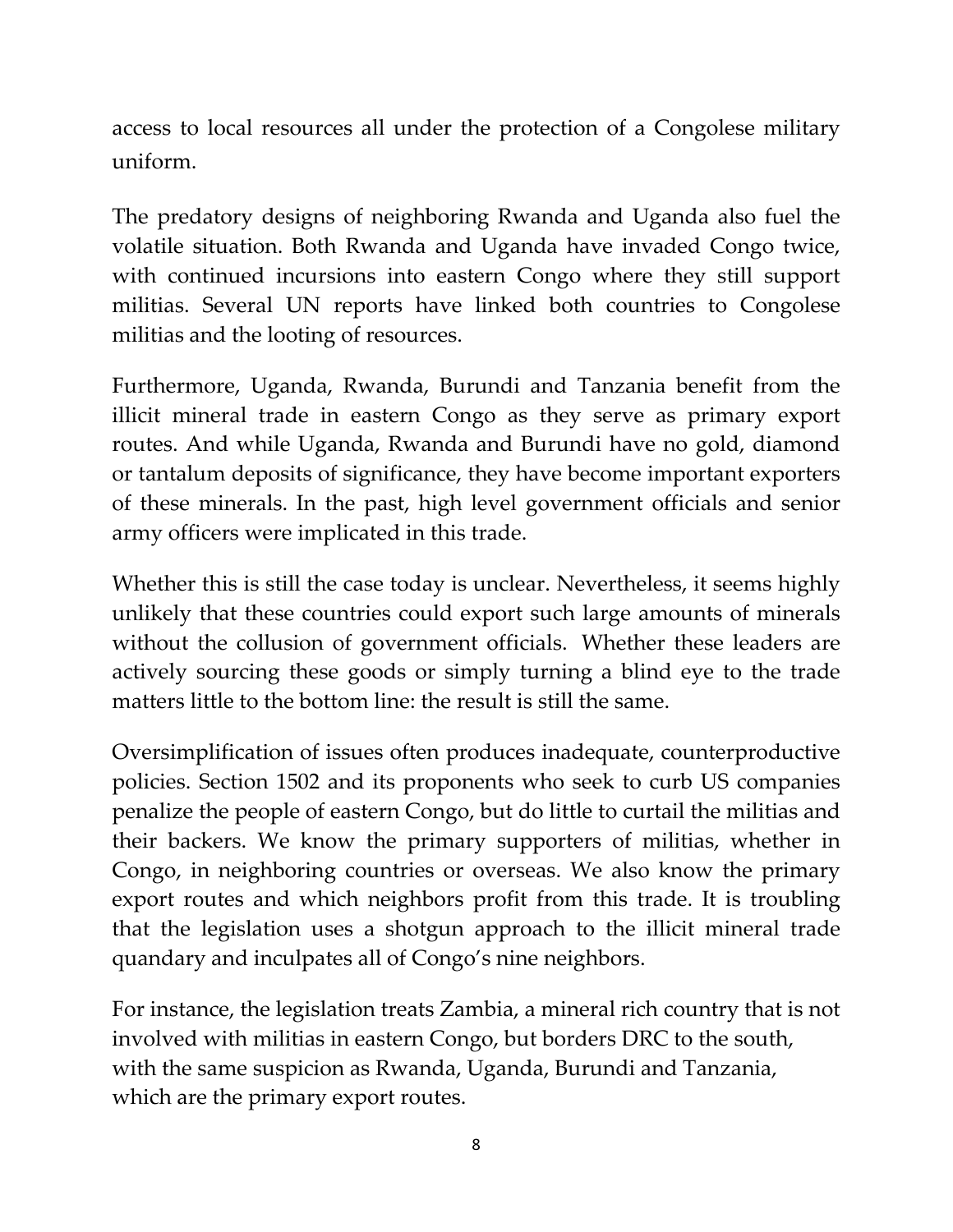This conflict, which has indirectly caused the death of over 6 million Congolese, has gone on for too long, and is now a scourge on the face of the planet. As we struggle to solve this calamity we would be better served by looking into Congo's early history.

Between 1885 and 1924, Congo, then known as Congo Free State or the private estate of Belgium's King Leopold II, was the theater of yet another holocaust driven not by mineral exploitation, but by the world's hunger for a commodity. The industrial revolution demanded rubber and more of it. Business' insatiable need for rubber and King Leopold's immeasurable greed pushed the Belgians to design one of the world's most repressive forced-labor structures.

The King's agents established a quota system, which required that each village produce a specific amount of rubber over a time period. Force Publique troops were then used to enforce the quota and demand taxes of the population. Failure to meet the quota or tax requirements led soldiers to chop off limbs of the unlucky Congolese who fell below the mark. Villages were torched, women raped and the people left to starve to death or die of diseases. By 1924, nearly 10 million Congolese had perished under the yoke of the Leopoldian regime.

The similarity to the current situation is eerie. Like the conflict minerals, which are primarily exploited in the east, rubber was only exploited in some areas of the Congo Free State. Both problems were symptoms of larger systemic and regime perversions that subjugated an entire country.

But there is a big difference between the approach the activists took to expose and denounce King Leopold's crimes and the way we choose to deal with the calamity today.

At a time when there was no computer, no internet, no fax and the telephone was still a curious invention, a shipping clerk in Liverpool decided to expose the mighty king and launched a campaign that would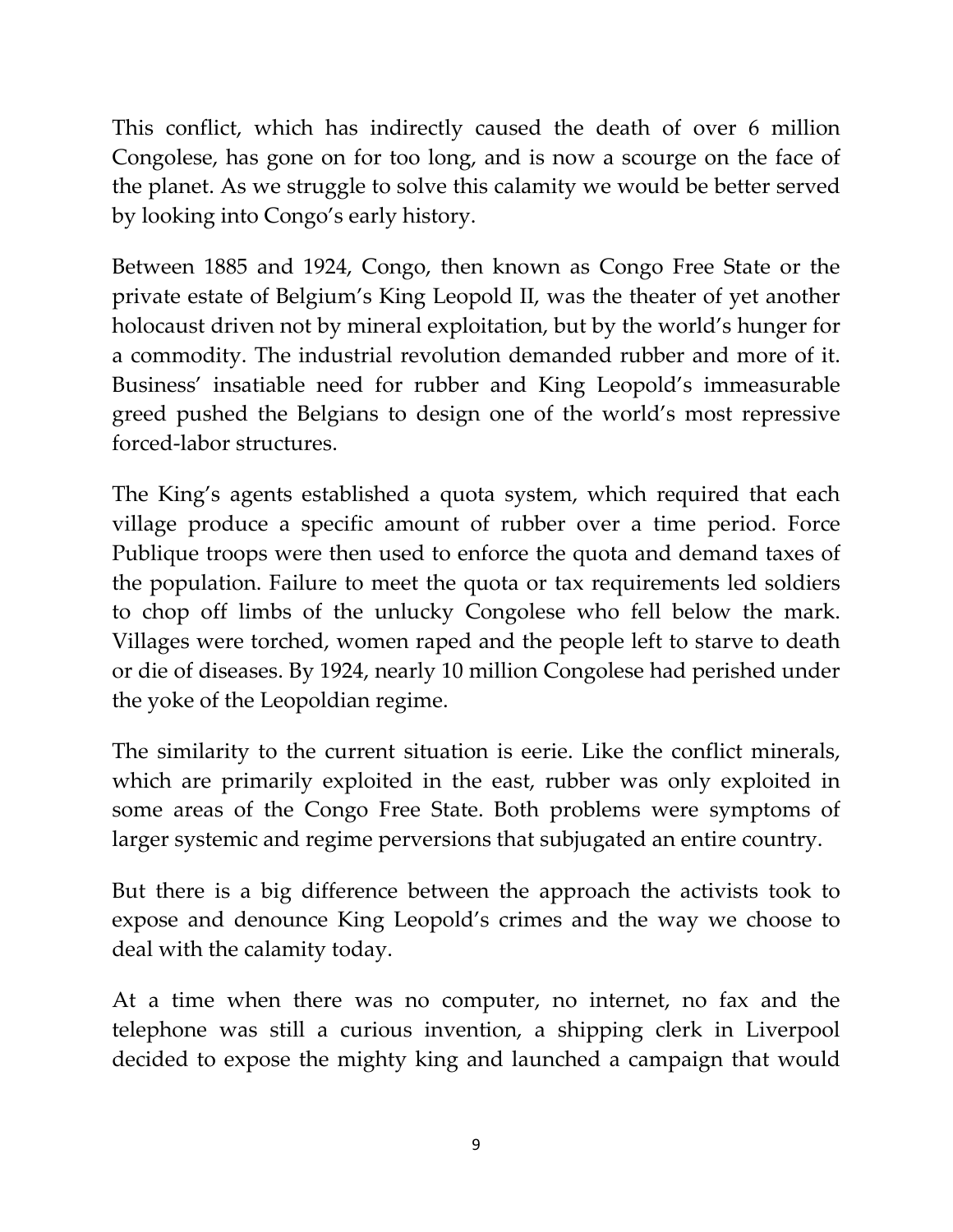not end until Leopold relinquished possession of the colony and the regime and the system changed.

Working under great stress, those activists could have easily chosen the easy route to fundraising on behalf of the victims, and send them medicine and physicians to mend their wounds. They could have also elected to set up a blood-free certification scheme to ensure that the rubber that reached Europe and America was clean.

No. they knew that such a timid campaign would make them Leopold's tacit accomplices and enablers, and prolong the suffering of the Congolese. Instead, they set out to destroy and change the repressive system and took the necessary time to accomplish their goal.

Today, at a time of instant satellite imagery, internet, instant messaging and other technological advances, our activism is lackluster, and devoid of moral courage in the face of the unnecessary suffering of the Congolese. We hedge our action and refuse to see the reality before us by covering our faces like little children, hoping it would go away. Instead, we search for enemies where they do not exist.

Last month, over 300 Congolese civil society organizations and their international counterparts showed great courage and published a report on security sector reform in Congo. This report calls for an end to the conflict through a comprehensive reform of security institutions, which include the military, law enforcement institutions such as the police and the courts, as well as customs and revenue agencies.

Mr. Chairman, with your permission, I would like to submit a copy of that report for the record.

In Congo, businesses are not the enemies; armed groups and their international and local backers are. If we are serious we should go after them and help restore state authority so that the Congolese government